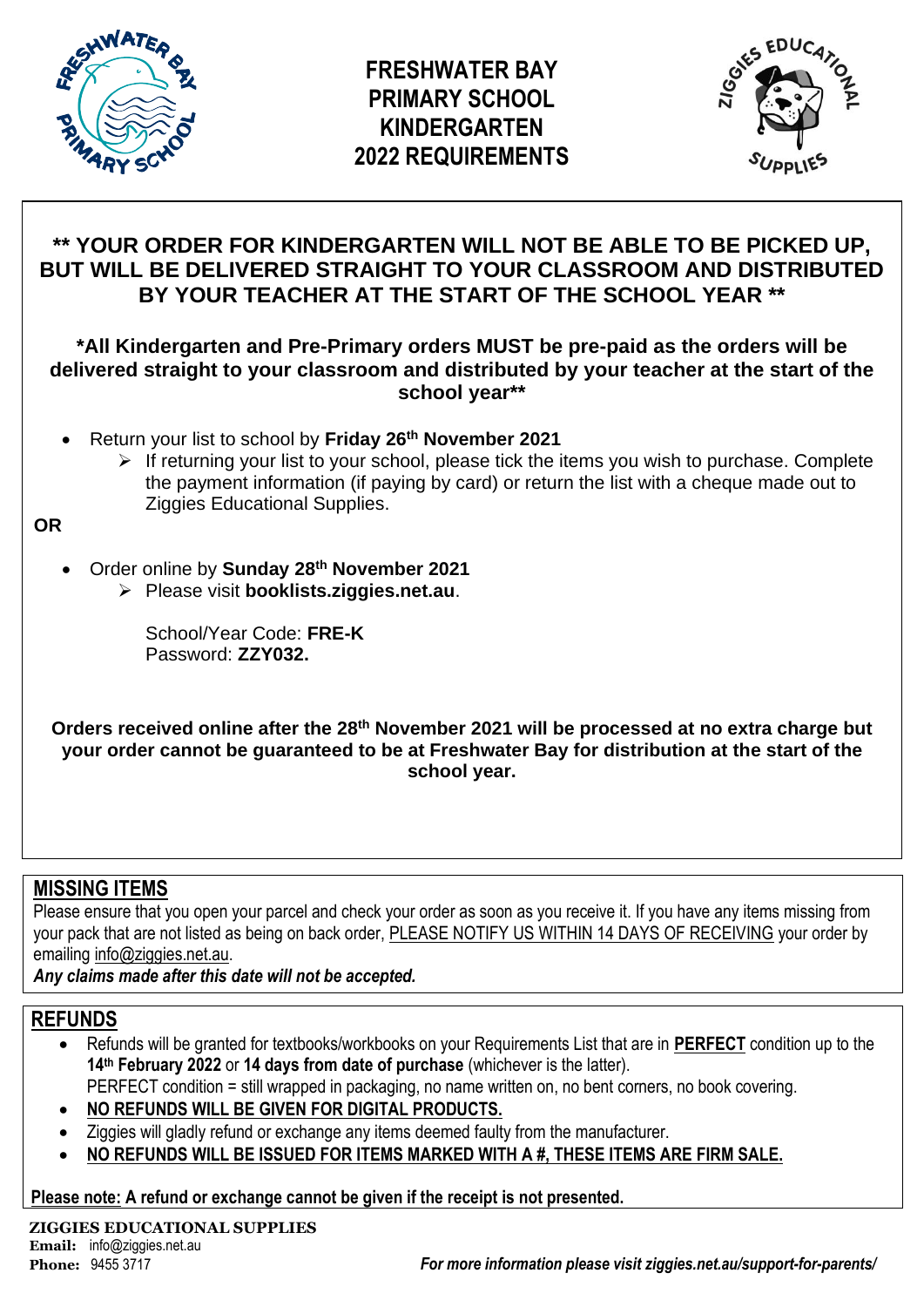

| <b>Store Trading Hours:</b>                                                                                                                                                                                                                              |                                                                                                                                                                                                                                        | <b>Store locations:</b>                                                                                                                                |  |  |
|----------------------------------------------------------------------------------------------------------------------------------------------------------------------------------------------------------------------------------------------------------|----------------------------------------------------------------------------------------------------------------------------------------------------------------------------------------------------------------------------------------|--------------------------------------------------------------------------------------------------------------------------------------------------------|--|--|
| Mon - Fri<br>Saturday                                                                                                                                                                                                                                    | $9:00am - 5:00pm$<br>$9:00am - 1:00pm$                                                                                                                                                                                                 | ❖ 25B Baile Rd<br>Canning Vale WA 6155                                                                                                                 |  |  |
| <b>Extended hours:</b>                                                                                                                                                                                                                                   |                                                                                                                                                                                                                                        | <b>Parking:</b> Please be aware that there is limited parking in the<br>last two weeks of January. Please be respectful of<br>neighbouring businesses. |  |  |
| Sat 8 <sup>th</sup> Jan<br>Sat 15 <sup>th</sup> Jan<br>Sat 22 <sup>nd</sup> Jan<br>Thurs 27 <sup>th</sup> Jan<br>Fri 28 <sup>th</sup> Jan<br>Sat 29 <sup>th</sup> Jan<br>Sun 30 <sup>th</sup> Jan<br>Mon 31 <sup>st</sup> Jan<br>Sat 5 <sup>th</sup> Feb | $9:00am - 3:00pm$<br>$9:00am - 3:00pm$<br>$9:00am - 5:00pm$<br>$8:00am - 6:00pm$<br>$8:00am - 6:00pm$<br>$9:00am - 5:00pm$<br>$11:00am - 4:00pm$<br>$8:00am - 6:00pm$<br>$9:00am - 3:00pm$<br>* Christmas Eve (24th Dec) 9:00am-3:00pm | To avoid parking issues, we strongly encourage you to visit<br>our store earlier or select the delivery option.                                        |  |  |
| * Closed all public holidays (i.e. Christmas Day,                                                                                                                                                                                                        |                                                                                                                                                                                                                                        |                                                                                                                                                        |  |  |
|                                                                                                                                                                                                                                                          | Boxing Day, New Year's Day, Australia Day etc.)                                                                                                                                                                                        |                                                                                                                                                        |  |  |

## **Covid-19**

Due to the current situation with Covid-19, we will be monitoring and restricting (if necessary) the number of customers in store for the safety of our customers and staff. If you are visiting our stores in the last 2 weeks of January, please be aware that you may need to wait in line to enter our stores for self-service, so please limit the number of family members you bring with you. We highly recommend that you visit before this time. All customers will be required to sign in using the Safe WA App or the manual register.

### **Plastic Bags**

We encourage you to bring re-usable bags into store if doing self-service. Re-usable plastic and fabric bags will be available to purchase if required.

#### **Parents to Supply**

2x Boxes of Tissues